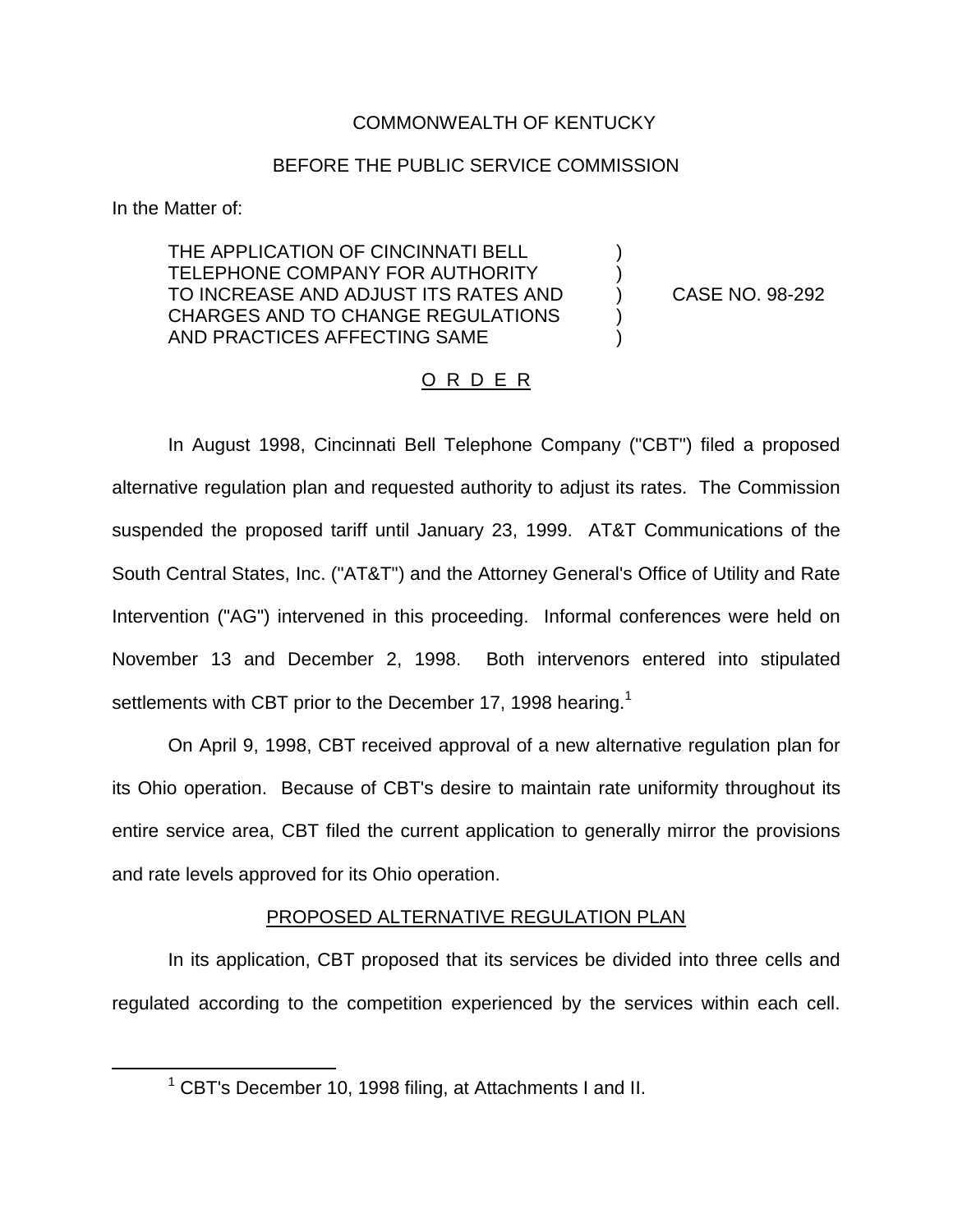Cell 1 contains those services that provide access to CBT's network and services deemed essential for the provision of public service/basic local exchange services. Cell 2 contains discretionary local exchange services or any other public service, including installation charges, for which an alternative service is available. Cell 3 contains those services deemed fully competitive. CBT proposes that "exogenous costs" would be recoverable above the proposed ceilings for Cell 1 and Cell 2. The Commission adopts CBT's proposal, as modified by its stipulation with the AG and other revisions discussed herein. These revisions are necessary to find the alternative regulation plan is in the public interest.

#### Two Stipulations

CBT and the AG agree to the following terms. There will be no rate increase in basic local service for residential customers for at least three years except for changes due to "exogenous costs," including surcharges mandated by a state or federal regulatory agency, a commitment to maintain service quality standards and to furnish the AG with periodic service quality information, a one-time credit to residential LAS customers in certain exchanges to facilitate the elimination of LAS in those areas, and a limitation on the pricing parameters for certain classes of services and an alteration in the cell structure of the service categories for CBT.

CBT and AT&T addressed a reduction in switched access rates in their stipulation. The reduction would begin upon receipt by CBT of support from the intrastate Universal Service Fund. $^2$  The first reduction would occur on July 1, 1999 and

 $2$  See Administrative Case No. 360, An Inquiry Into Universal Service and Funding Issues.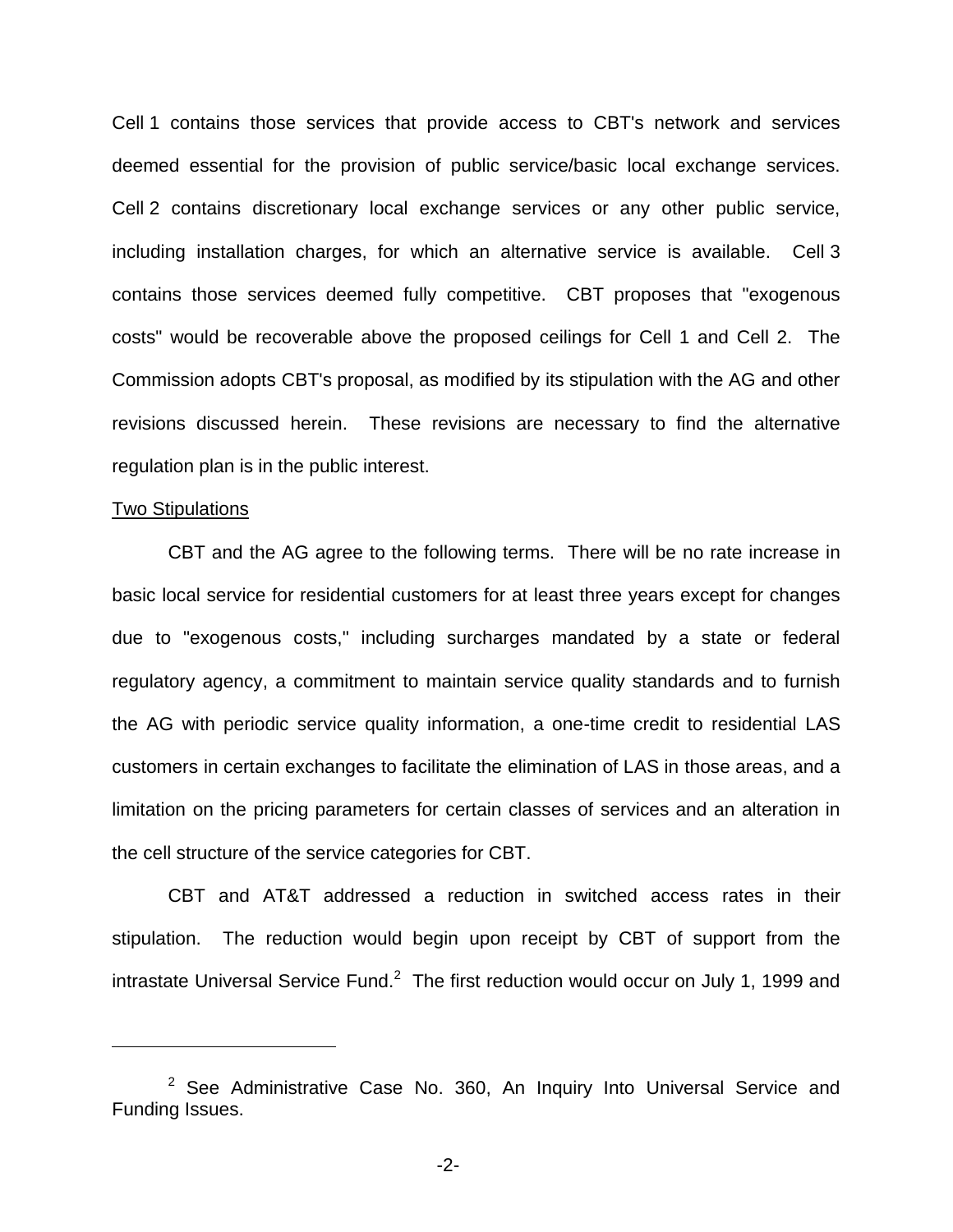the second on approximately July 1, 2000. The purpose of these reductions is to eliminate any windfall which could be caused by the receipt of Universal Service Funds with no reduction in existing rates. The switched access rate reduction would equate to 54 percent of CBT's estimated initial high cost Universal Service Fund support. According to the stipulation, increases or decreases in the level of reductions would depend upon future levels of high cost Universal Service Fund support.

The Commission has reviewed these stipulations and the AG's settlement is approved. Accordingly, there shall be no residential rate increases for three years from the date of this Order, except as specified herein. According to the settlement with the AG, Cell 1 services do not change, although non-residential access lines shift from noncore to core. Residential core services in Cell 1 have no upward pricing flexibility while non-residential non-core services have 10 percent upward annual pricing flexibility. Non-residential core services and residential non-core services have 5 percent annual upward pricing flexibility. Under the AG's settlement, the original Cell 2 is divided into two cells: the first contains selected network and basic exchange-related services that have competitive alternatives, specifically special access, intraLATA MTS and certain directory assistance services. This cell has a ceiling rate capped at 50 percent over the initial authorized rate for the first three years and could increase by 10 percent per year in subsequent years. Cell 3 as agreed to in the stipulation with the AG primarily contains discretionary services and optional features. Its rate ceiling is capped at 75 percent over the initial authorized rate for the first three years and could increase by 15 percent per year in each subsequent year. Moreover, the Commission approves the cell structure alterations agreed to by the AG and CBT.

-3-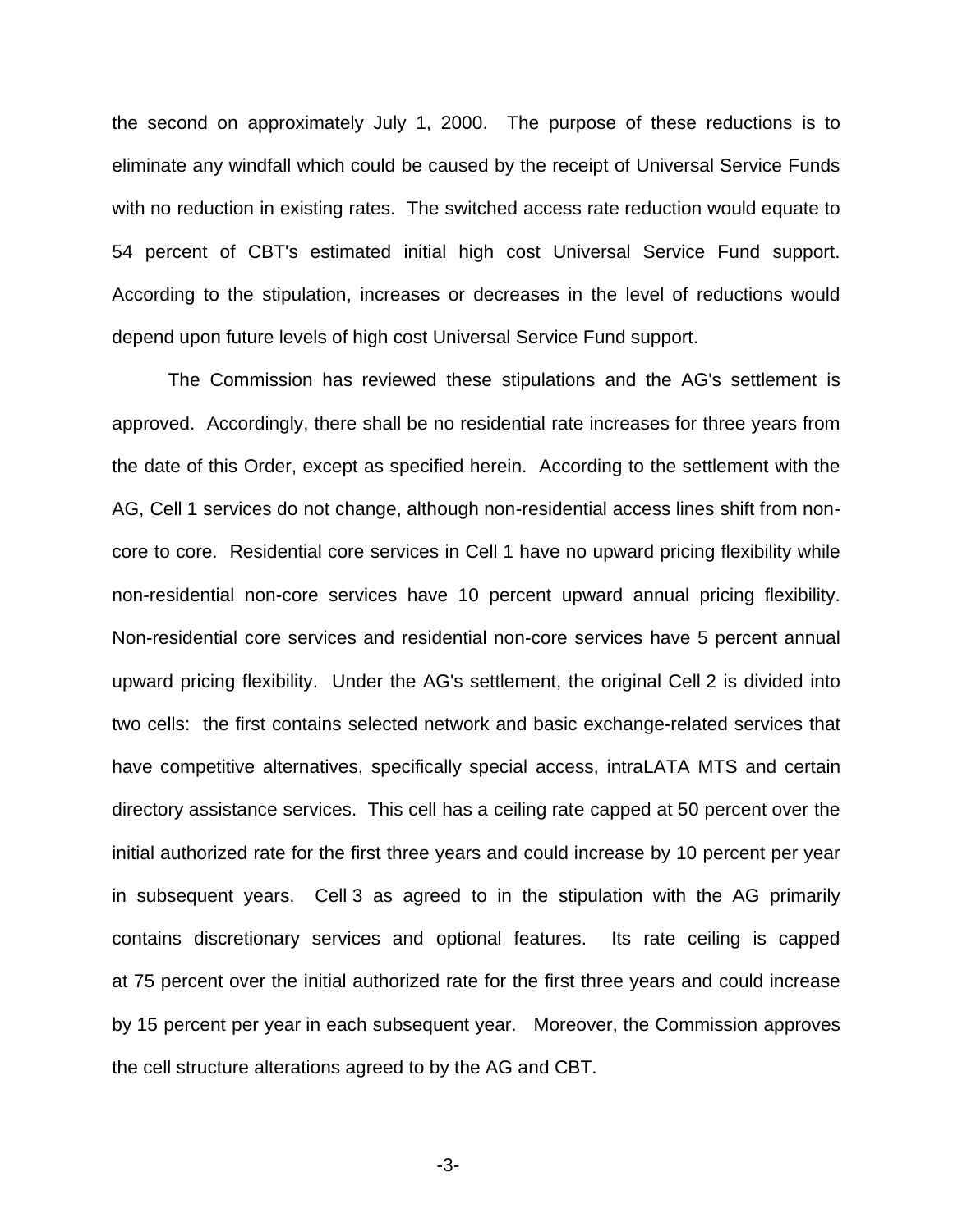The Commission finds the concept contained in the AT&T and CBT stipulation reasonable. However, due to the interrelationship between switched access rates for AT&T and for other carriers, the fact that the Commission has made no final determinations on the high cost Universal Service Fund, including where any reductions should take place, the agreement is not explicitly approved.

#### **Modifications**

CBT must make the following modifications to its plan:

Unused Increases. CBT proposes that it be given upward pricing flexibility of 10 percent per year over the initial rate authorized by the Commission. Moreover, it proposes that any upward rate flexibility which it fails to use may be implemented in future periods. This portion of CBT's proposal is denied. The restrictions which the Commission seeks for rate flexibility in each of the cell groups are to protect ratepayers from any unwarranted rate increases or rate shock. It is inappropriate for CBT to bank unused rate flexibility and then institute a rate increase in excess of 10 percent in some future year.

Exogenous Costs. CBT proposes that exogenous costs be recovered from "noncore services." It defines exogenous costs as those imposed on it by external events such as tax law changes, court decisions, access charge restructuring, regulatory changes or costs associated with introducing competition. The proposed recovery of exogenous costs is unreasonable. One of the purposes of instituting an alternative regulation plan as proposed by CBT is to enable the utility adequate flexibility within its own pricing to recover costs that affect it. The Commission believes that the alternative regulation plan adopted herein enables CBT adequate flexibility to respond to many of

-4-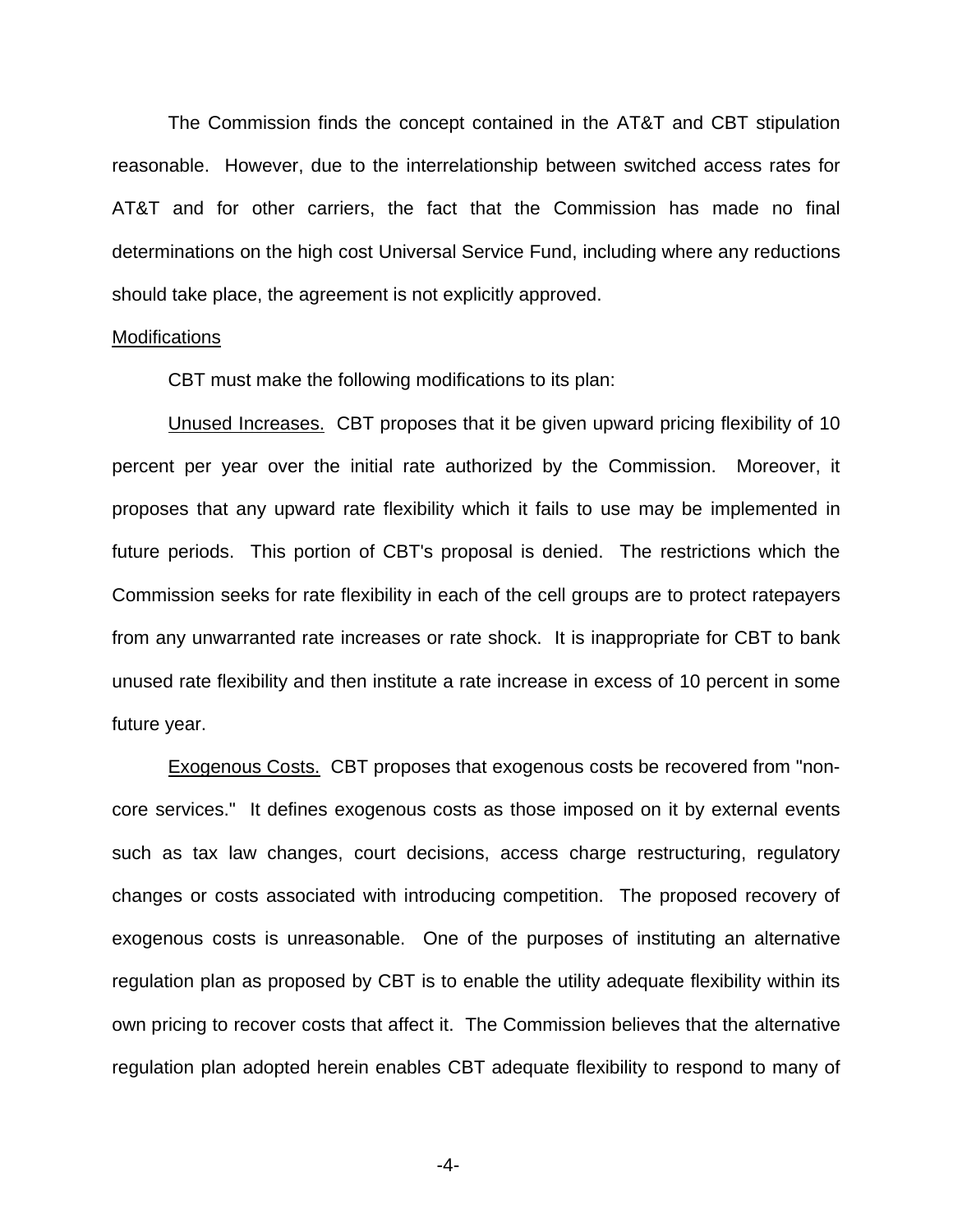the costs which CBT defines as exogenous. This feature of CBT's proposal is hereby denied. CBT may petition the Commission to recover specific discrete costs brought about by tax law changes or regulatory changes, but it may not do so in the automatic manner which it proposes.

Productivity Factors. CBT argues that no productivity factor is necessary for its alternative regulation plan. It asserts that the inflation rate will be an implicit productivity factor for the residential rates given the three-year freeze of those rates. This is an insufficient measure. CBT's implicit productivity factor would not compensate and may insufficiently capture productivity gains. The Commission believes that all customers should benefit from CBT's productivity gains. Typically to implement a productivity offset, the gains of a utility are measured at a given point in time. If the utility achieves a greater productivity than the offset, then it keeps the increased earnings, but monies equal to or below the productivity offset are returned to the ratepayers. Without such a productivity offset, any increases in CBT's productivity will not be shared with the ratepayers. Because the procedure for such an offset is complicated and the Commission seeks to maintain an alternative regulation plan for Kentucky as similar to Ohio as practical, no productivity factor offset will be ordered. However, the Commission will require that CBT share its earnings with its ratepayers as described below.

Need for Sharing. In order to share any efficiency gains with Kentucky ratepayers, the Commission hereby requires that CBT establish a procedure to share its earnings. As noted below, the Commission has adopted a range of 12.5 13.5 percent return on equity. For earnings of 13.5 percent and above, all earnings will be shared in

-5-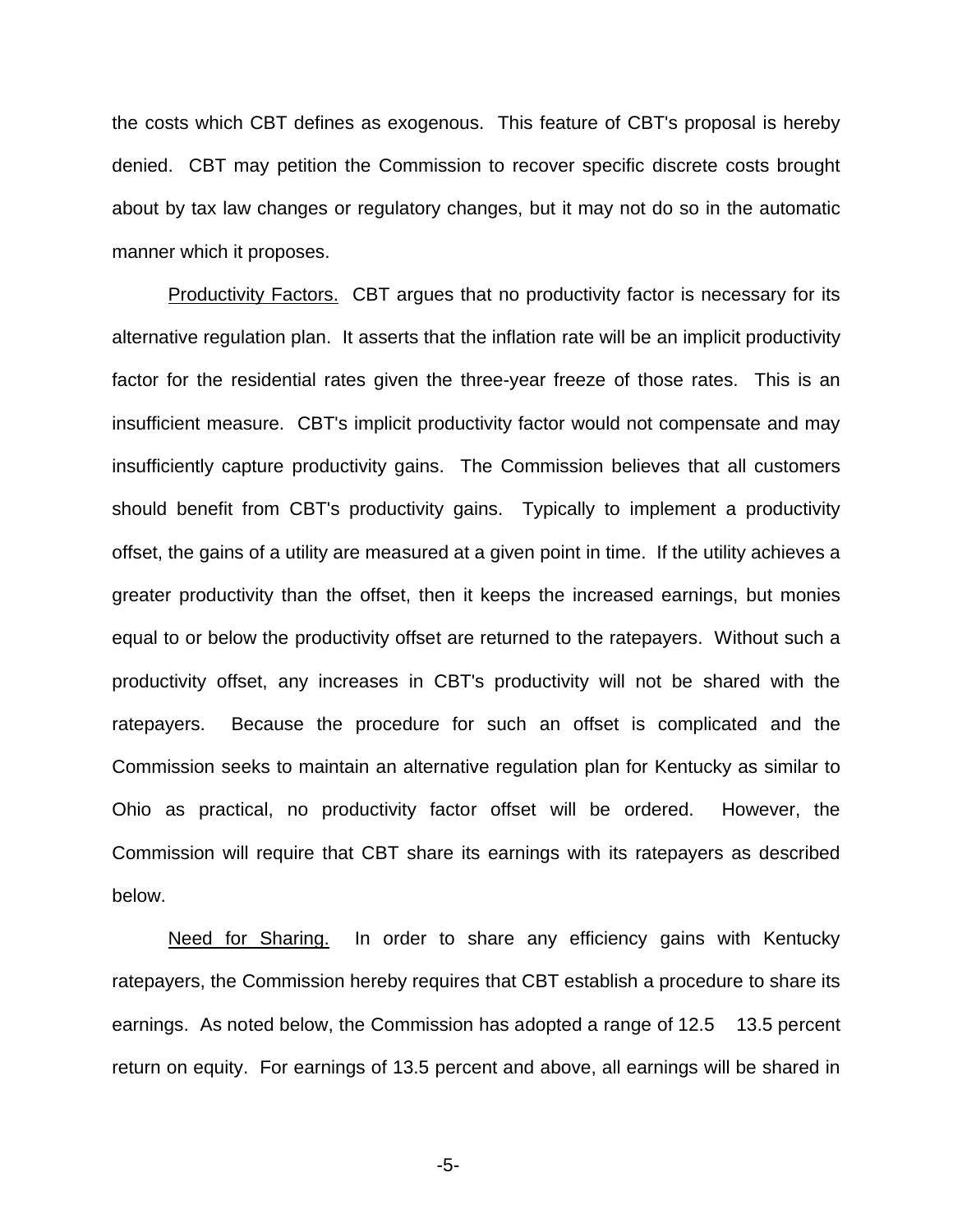the ratio of 50:50 between CBT and the ratepayer. CBT should file its calculation of the rate of return and the earnings sharings annually for three years. Information for the first year should be filed one year from the date of this Order. For any earnings above 13.5 percent, CBT should file a tariff crediting each of its Kentucky access lines for an amount totaling 50 percent of its earnings above 13.5 percent. No sooner than three years from the date of this Order, CBT may request a change in the sharing mechanism for this alternative regulation plan.

To address the details of this sharing mechanism and the financial documents that CBT must file with the Commission to support its rate of return calculations, the Commission herein schedules an informal conference.

### Service Quality and Consumer Complaint Issues

The Commission will monitor CBT's quality of service to ensure that its performance does not fall below the minimums required by Commission regulation. CBT has committed to maintaining its quality of service.

The Commission will continue to consider consumer complaints according to the regulations. The alternative regulation plan will not affect the complaint process.

#### Filing Revised Plan As A Tariff

CBT shall file a separate section of its tariff containing all of the cell structures, rates and conditions of service for its alternative regulation plan, including access charges, approved herein. This tariff must also include CBT's proposed term (i.e., 3 years) for the alternative regulation plan and the mechanism for determining the sharing of earnings in excess of 13.5 percent.

-6-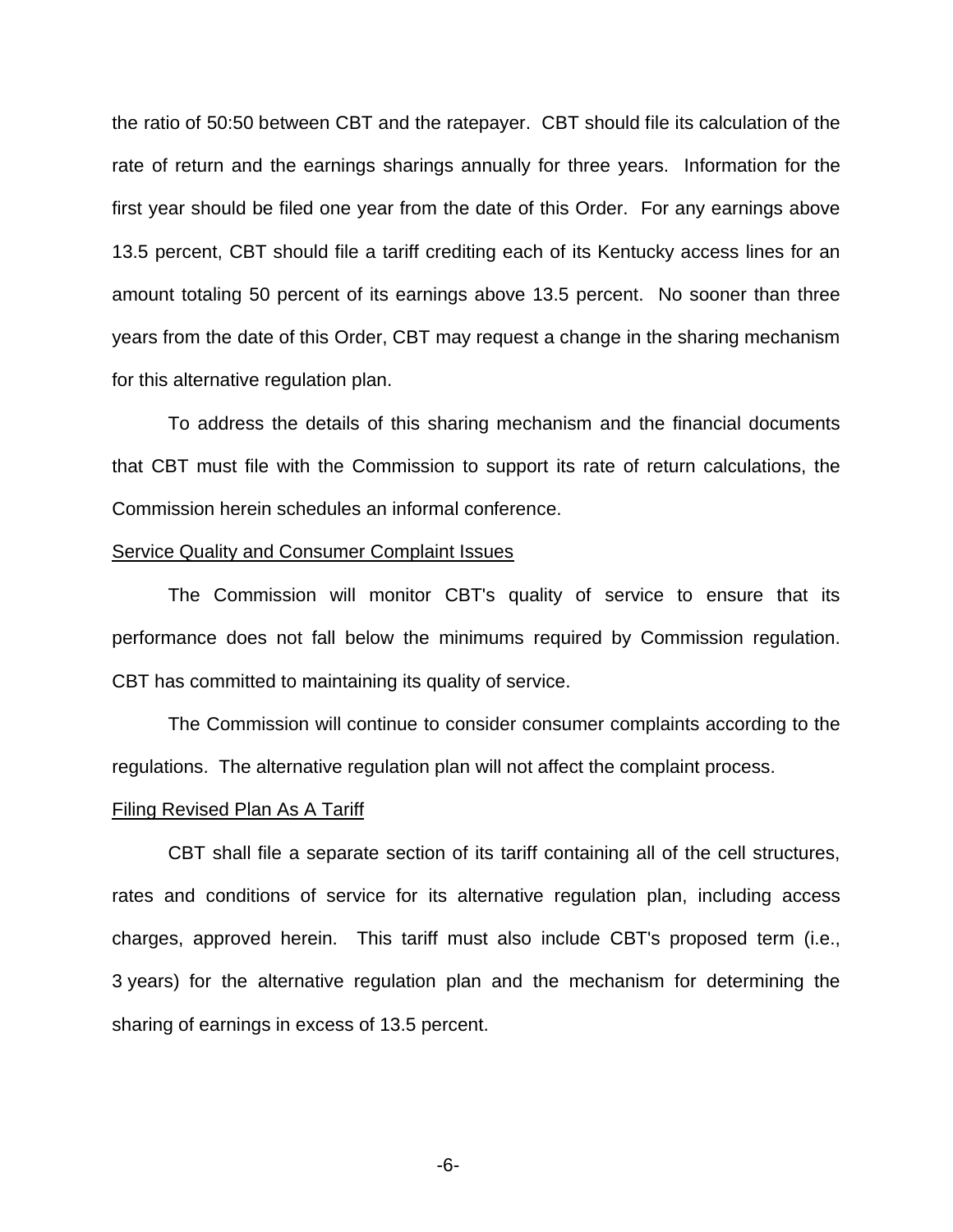### Rate of Return

CBT proposed a return on equity of 13.6 percent. The Commission finds that the range of 12.5  $-$  13.5 percent return on equity allowed CBT in Case No. 94-355 $^3$ continues to be just and reasonable and will enable CBT to attract capital, provide an appropriate return to its shareholders, and result in reasonable cost to its ratepayers. For purposes of determining the revenue requirements herein, the midpoint of 13 percent has been used.

## REVENUE REQUIREMENTS

### Test Period

CBT proposed and the Commission accepted the 12-month period ended December 31, 1997 as the test period.

## **Capital**

CBT used its end of test period capital structure consisting of 66.9 percent equity and 33.1 percent debt. The embedded cost of debt used by CBT was 7.98 percent. The Commission finds that CBT's capital structure and embedded debt costs are reasonable.

### Revenues and Expenses

CBT reported adjusted intrastate net operating income of  $$10,812,000.<sup>4</sup>$  It also filed two analyses which included a directory imputation and which reflected a revenue sufficiency of \$378,000. This revenue sufficiency equaled CBT's proposed revenue

<sup>3</sup> Case No. 94-355, Application of Cincinnati Bell Telephone Company For Authority to Increase and Adjust Its Rates and Charges and to Change Regulations and Practices Affecting the Same.

<sup>&</sup>lt;sup>4</sup> CBT's December 10, 1998 filing, at Attachment III.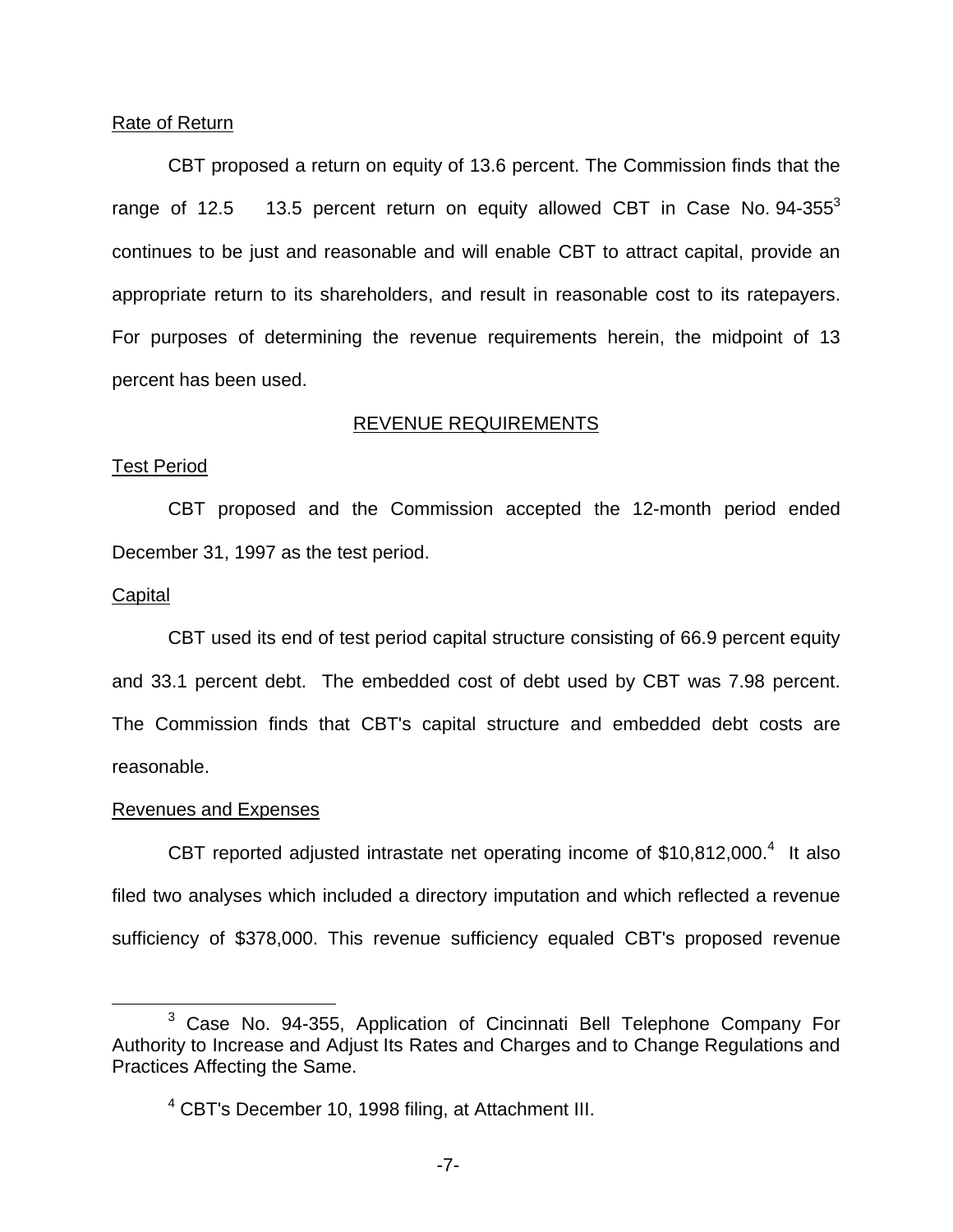reduction of  $$378,000<sup>5</sup>$  On January 6, 1999, CBT increased its net operating income to \$11,851,000.<sup>6</sup> The increase resulted from the removal, prior to normalization, of expenses being recognized as individual components in the revenue requirement analysis. Expenses removed were in the "Number Services" account and the "Information Management" account to reflect a change in the booking of CBT's prepaid directory expense and expenses for year two thousand compliance, respectively. The revenue and expense normalization method reflected in the January 6, 1999 filing was provided in response to a Commission request. CBT also submitted two additional net operating income estimates based on expense normalizations which were not introduced prior to the hearing and were not requested as late-filed exhibits. The first of these scenarios annualized expenses from the fourth quarter based on date-certain quantities. This produced a revenue deficiency of \$134,000. The second scenario annualized December 1997 expenses based on date-certain expenses excluding nonrecurring items and produced a revenue deficiency of \$3.6 million. Because CBT did not timely furnish this information and the Commission has not had an adequate opportunity to evaluate these methods, it would be unreasonable to consider them in establishing CBT's adjusted intrastate net operating income.

### Directory Revenue

Cincinnati Bell Directories ("CBD") supplies telephone directories for CBT. The companies are affiliates by virtue of common ownership by Cincinnati Bell Incorporated.

<sup>5</sup> Id., at Attachment VII.

 $6$  CBT's January 6, 1999 filing, at Attachment 1(a), 1 of 3.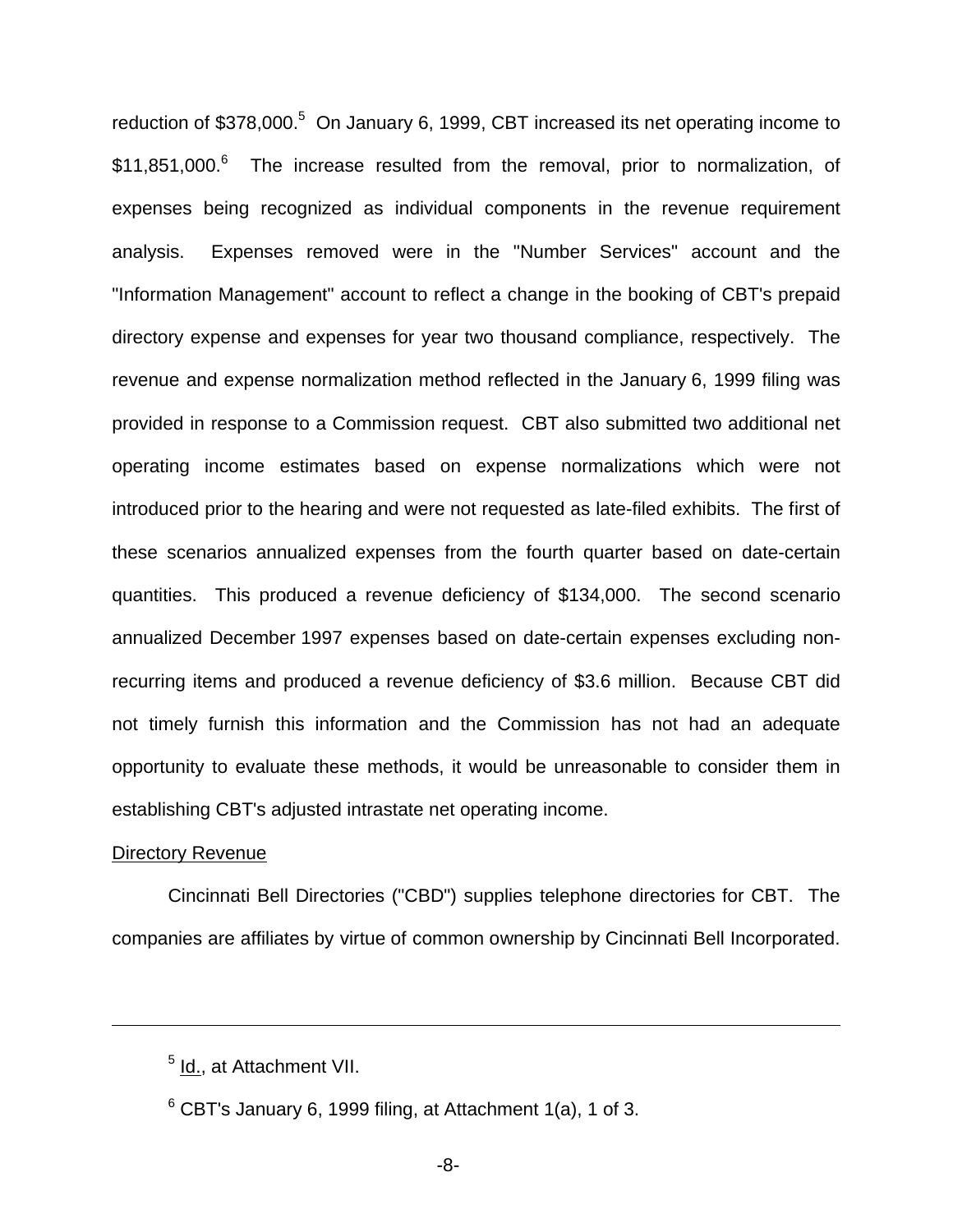CBD does not publish directories for any other company.<sup>7</sup> Yellow pages are a separate publication from the White Pages Directory,<sup>8</sup> even though there is a common distribution. CBT does not receive yellow pages advertising revenue from CBD.<sup>9</sup> In 1997, CBT and CBD signed a new directory publishing agreement changing the method of settlement and dramatically reducing the revenue flowing to CBT. For instance, for the years 1994 through 1996, directory revenues for CBT were \$4.6 million, \$4.8 million, and \$5.1 million, respectively, while directory revenues booked in 1997 were \$2 million. CBT asserts that the new contract with CBD removes implicit subsidies as required by the Telecommunications Act of 1996 ("the Act"). CBT argues that subsidies like the Yellow Pages Directory revenue imputation should no longer exist in a competitive environment.<sup>10</sup>

The Commission has historically required the imputation of revenues associated with the publication of telephone directories and the sale of yellow pages and has done so in CBT's previous case.<sup>11</sup> The Commission continues to believe that such an imputation is necessary to reflect the fact that the provision of directories and yellow pages has been and will continue to be an integral part of basic local service. This opinion is supported by decisions made at divestiture which required that directory activities including the sale of yellow pages advertising remain with the local exchange

- $8$  Id., at 12, lines 8-11.
- $<sup>9</sup>$  Id., at 12, lines 12-21.</sup>
- <sup>10</sup> Id. at 22, lines 22-25.
- $11$  Case No. 94-355.

 $<sup>7</sup>$  Transcript, p.18, lines 2-3.</sup>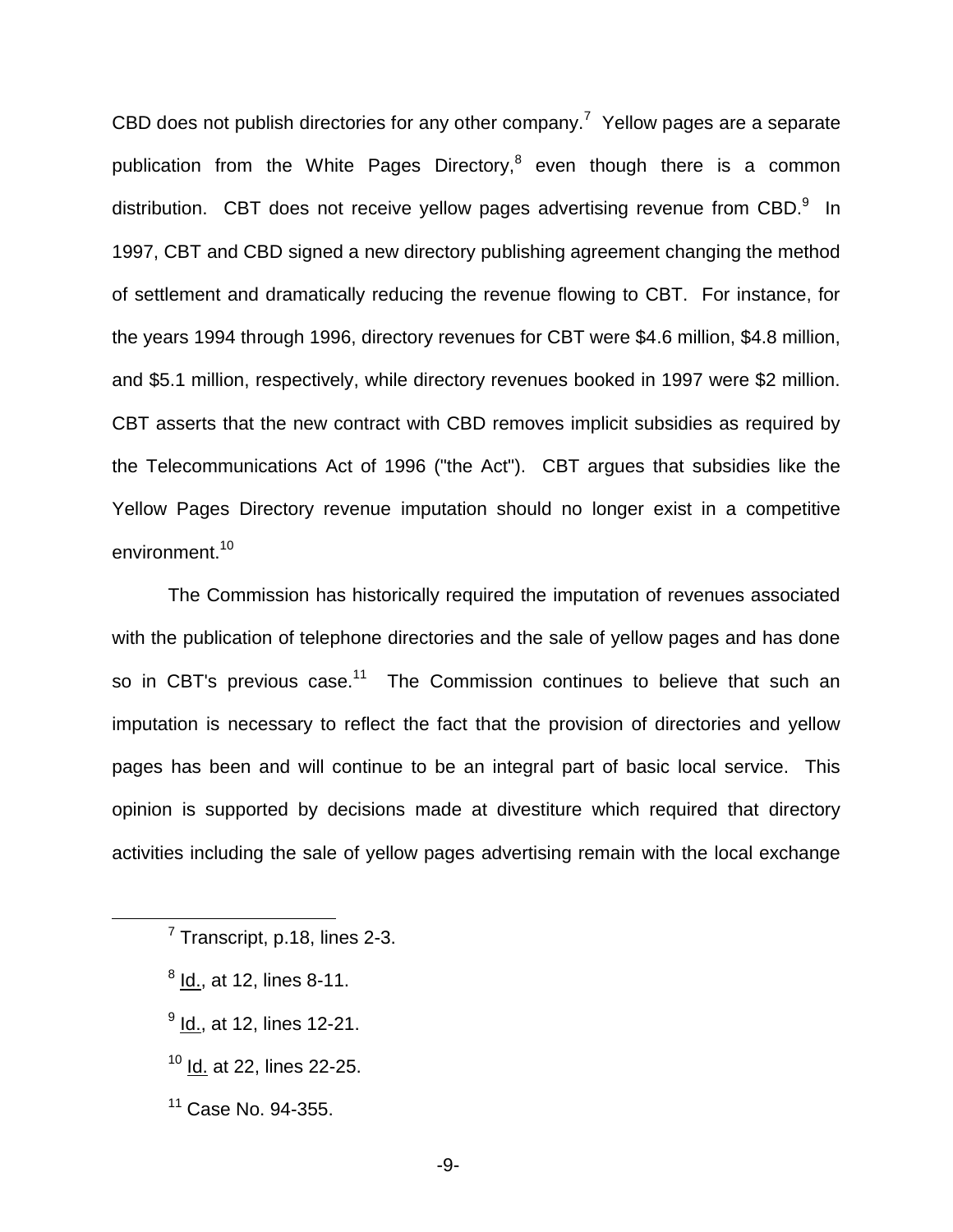companies to provide support for affordable rates. The Commission is not persuaded to change its position on yellow page imputation by CBT's argument that the new contract between CBT and CBD was designed to comply with the Act regarding subsidies.

Accordingly, an adjustment to CBT's directory account is necessary. CBT will be able to adjust its rates, moving them toward costs and removing existing implicit subsidies as it sees fit. To determine the appropriate imputation, the Commission requested CBD information consistent with that obtained by the AG's witness in CBT's Case No. 94-355. In that case, CBD's earnings above a reasonable pre-tax return on investment of 15 percent were determined for Kentucky and imputed to CBT's Kentucky operations. The imputation was \$2.6 million. In this case the same methodology was applied to the information provided by CBT; however, the result was an imputation which was significantly greater than the imputation in Case No. 94-355 and appeared unreasonable. Additional information received from the company did not provide information necessary to recalculate a new imputation. Therefore, based on comparisons of booked directory revenues for the years 1994 through 1996 with those booked in 1997 under the new contract and the directory revenues booked in the test period in Case No. 94-355 and the revenue imputation, the Commission finds that a revenue imputation equal to the \$2.6 million found appropriate in Case No. 94-355 is reasonable.

## Resale Issues

CBT requested the Commission to proactively address issues concerning the resale requirements in the Act.<sup>12</sup> The Commission has previously ruled on these resale

<sup>12</sup> Marshall Testimony, Volume 5, at 14, lines 10-16.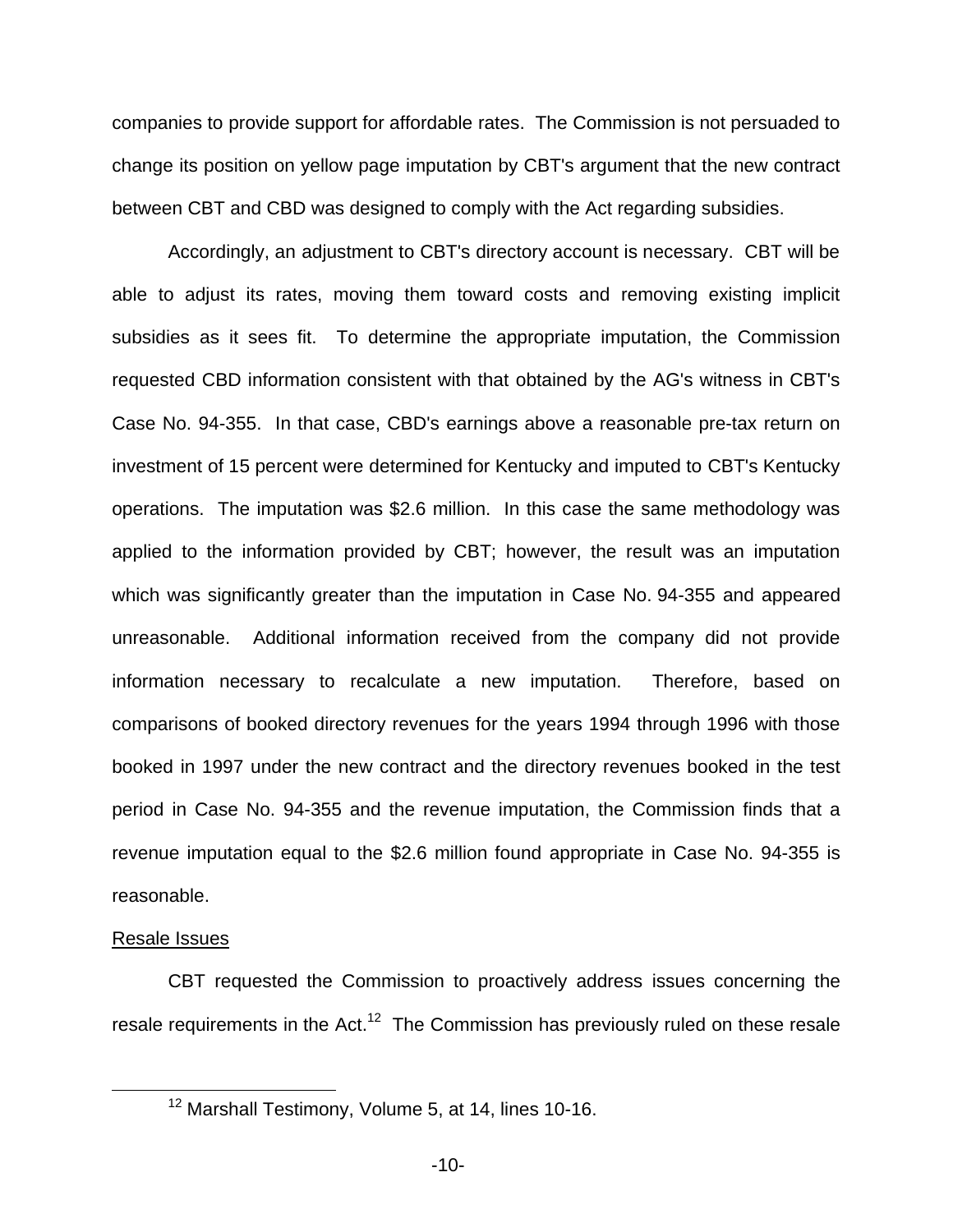issues in arbitration proceedings in Case Nos.  $96-440^{13}$  and  $96-431^{14}$  These determinations will be applied to CBT's resale activities in Kentucky, absent CBT's presentation of persuasive arguments to the contrary.

## **Depreciation**

CBT requests maximum flexibility regarding depreciation issues. It argues that the alternative regulation plan places the company's risk clearly on the shareholders and that depreciation decisions should likewise be in their hands. Generally, CBT should be allowed to make its own decisions concerning depreciation. However, this level of flexibility poses certain dangers to ratepayers.

Effective competition does not yet exist in many markets and ratepayers should not bear increased burdens due to increased flexibility. CBT must still make periodic depreciation filings with the FCC and should provide this information to the Commission. In this manner, the Commission can track CBT's depreciation decisions and interact with the FCC to ensure that assets are depreciated in a timely and reasonable manner. This monitoring process should not impose any undue competitive hardship on the company.

<sup>&</sup>lt;sup>13</sup> Case No. 96-440, Petition by MCI for Arbitration of Certain Terms and Conditions of a Proposed Agreement With GTE South Incorporated Concerning Interconnection and Resale Under The Telecommunications Act of 1996.

<sup>&</sup>lt;sup>14</sup> Case No. 96-431, Petition by MCI For Arbitration of Certain Terms and Conditions of a Proposed Agreement With BellSouth Telecommunications, Inc. Concerning Interconnection and Resale Under The Telecommunications Act of 1996.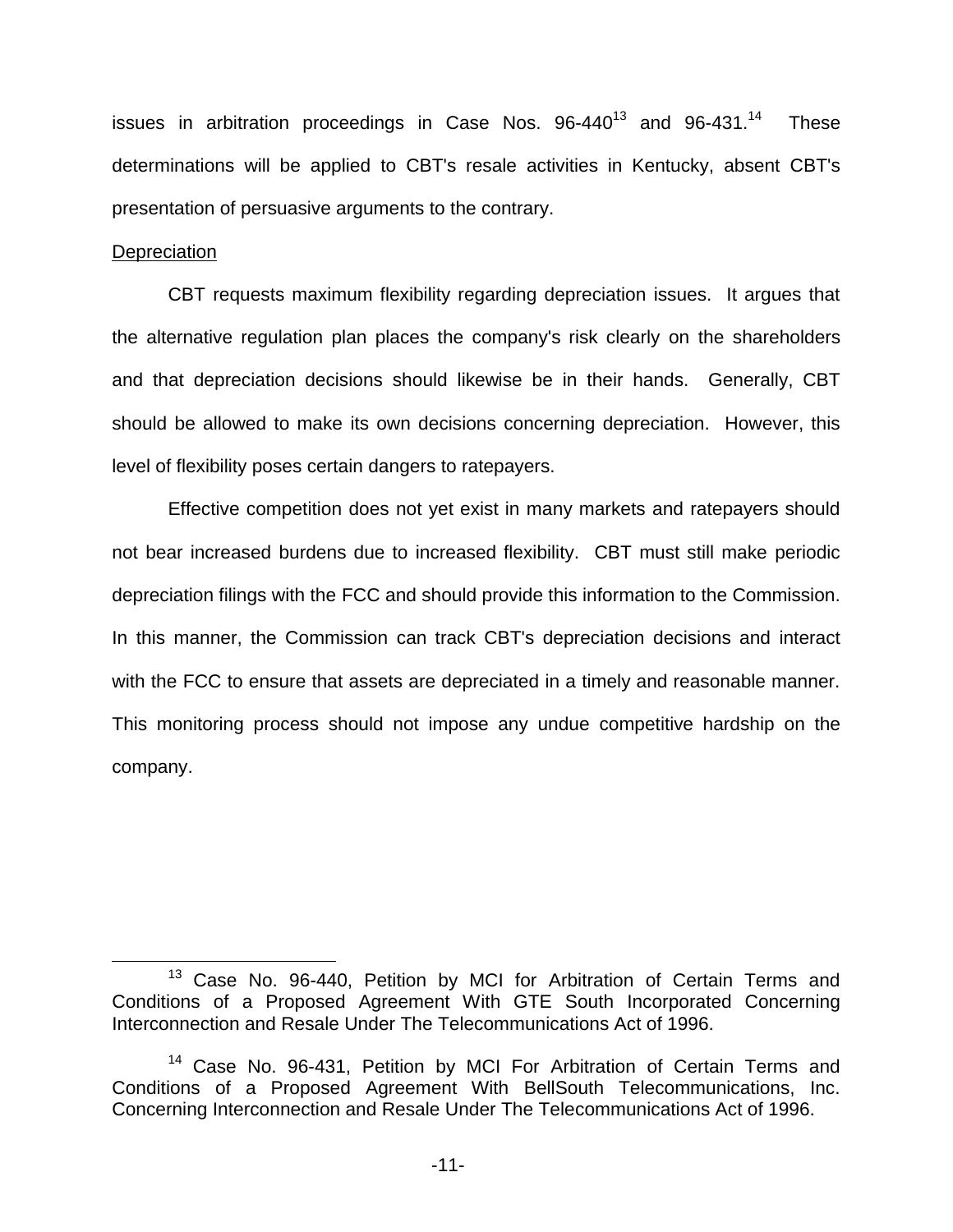## Revenue Requirements Summary

| <b>Required Net Operating Income</b> | \$11,601,000 |
|--------------------------------------|--------------|
| <b>Adjusted Net Operating Income</b> | 13,545,000   |
| Sufficiency                          | 1,944,000    |
| <b>Multiplier</b>                    | 1.574789     |
| <b>Revenue Sufficiency</b>           | \$ 3,061,000 |

## RATE DESIGN

### Rate Uniformity

CBT seeks to maintain rate uniformity between its Ohio and Kentucky operations. It argues that uniform rates in its entire service area will lessen administrative costs, enhance marketing efficiencies in sales, service and promotions, and generally minimize customer confusion. CBT emphasizes that it serves a single LATA and that it generally serves the Consolidated Metropolitan Statistical Area on a local basis.

This Commission has a long history of finding uniform rates reasonable for most services. Certain services such as access charges and payphones are unique to each jurisdiction. Although the Commission continues to find rate uniformity reasonable, with the exceptions detailed herein, it is incumbent upon CBT to continue to provide information to the Kentucky Commission that uniform rates remain in the public interest. The Commission will continue to review this issue in future analysis and expects CBT to continue to provide detailed workpapers showing the differences between the revenue split and jurisdictional separation methodologies.

### Rate Bands

CBT proposed to restructure its service area into rate bands, rather than rate groups. Rate bands are geographic rate areas as defined by access line density by

-12-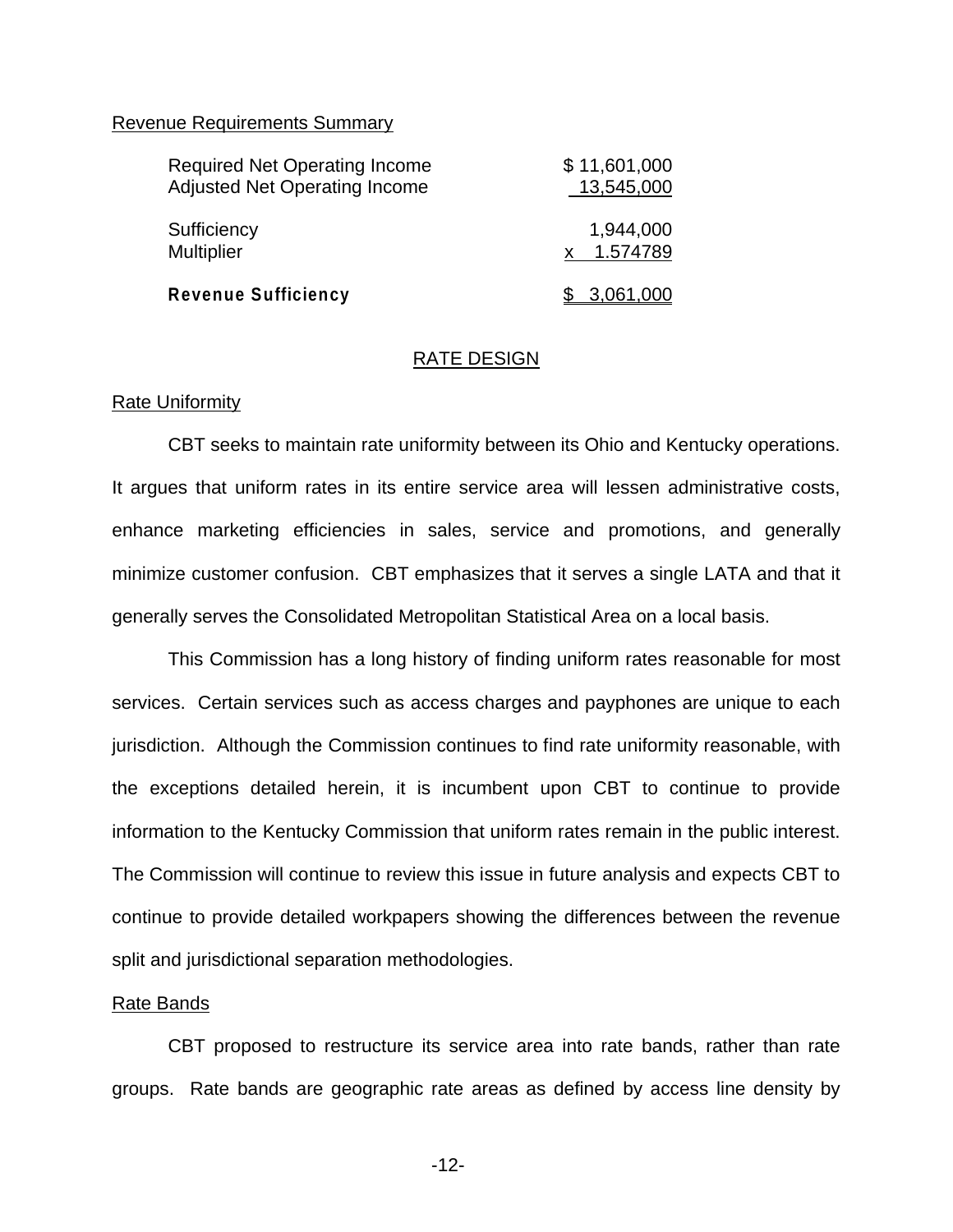wire centers within CBT's service area. It has proposed to replace the long established rate group structure which was based on the number of access lines within an exchange. Generally this proposal would have little impact on CBT's customers. However, approximately 113 residential customers, who would have had the greatest increases, will receive a one-time credit equal to the change in rates as if they were phased in over three years, as defined in the AG's stipulation. Thus, the Commission finds this restructure to be reasonable.

### Modifications to CBT's Proposed Rate Structure

CBT's December 10, 1998 filing reflects a summary of annual revenue changes as originally filed and as revised for the 1997 test period.<sup>15</sup> The Commission finds this is an appropriate basis upon which to modify CBT's rate structure for the revenue sufficiency discussed earlier.

Payphone Rates. On January 3, 1999, the Commission entered an Order in Administrative Case No. 361, Deregulation of Local Exchange Companies' Payphone Service. In that Order, the Commission established the rates for CBT's payphone service at \$30.45 for "smart" sets and \$38.04 for "dumb" sets. To recognize this Order, CBT filed a letter further reducing rates approximately \$469,000.<sup>16</sup> The Commission concurs in this change.

Access Charges. In its original application, CBT proposed to change its intrastate access rates to mirror its interstate rates and rate structure then in effect, except for Carrier Common Line ("CCL") and the newly introduced Presubscribed

<sup>&</sup>lt;sup>15</sup> CBT's December 10, 1998 filing, at Attachment VII.

<sup>&</sup>lt;sup>16</sup> January 6, 1999 letter revising Attachments VI and VII.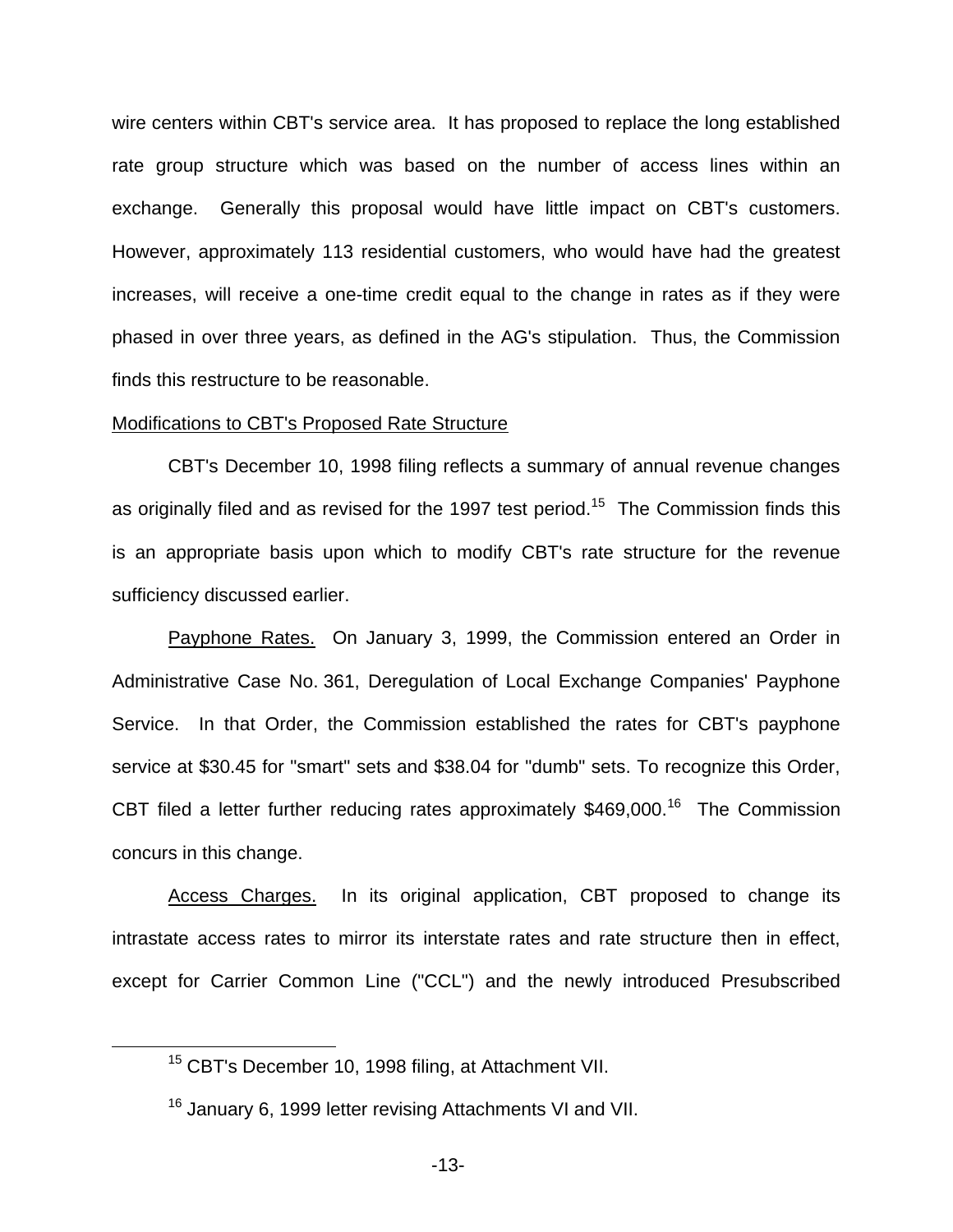Interexchange Carrier Charge ("PICC"). CBT proposed two additional rate changes at the federal level, the latest occurring January 1, 1999. Using these rates to mirror Kentucky intrastate test year data results in a reduction in switched access of \$378,489 and a reduction in special access of \$84,410 from test period levels.

CBT and AT&T have stipulated to the methodology for the future reduction of access charges. The stipulation is based upon the premise that the imputed intrastate PICC is revenue neutral with switched access service and CCL rates at interstate levels. In its January 6, 1999 filing, CBT states that the stipulation would offer a better means to reduce access rates toward costs than simple mirroring because the stipulation was expected to result in larger decreases in switched access rates, reduce CCL rates to zero and not introduce PICC. The Commission believes these terms have merit, but the issues are pending decision in Administrative Case No. 360.

Thus, the Commission sees no reason that reductions currently for switched access and CCL rates would be counter to the stipulation. It would simply modify the percentage within the stipulation. Therefore, CBT should reduce its switched access rates to mirror January 1, 1999 interstate rates and structure. This is a reduction of \$378,000. In addition, CCL rates should be reduced to reflect the net difference between the reduction to mirror interstate CCL rates and the increase to mirror interstate PICC rates. This is a net reduction of approximately \$232,000.

Touch Tone Rates. CBT proposed to eliminate its touch tone rate element and offer touch tone service generally to all subscribers. This would include touch tone within the subscriber's basic rate. Not all subscribers currently subscribe to touch tone. Such a change would place an undue burden on customers not currently subscribing to

-14-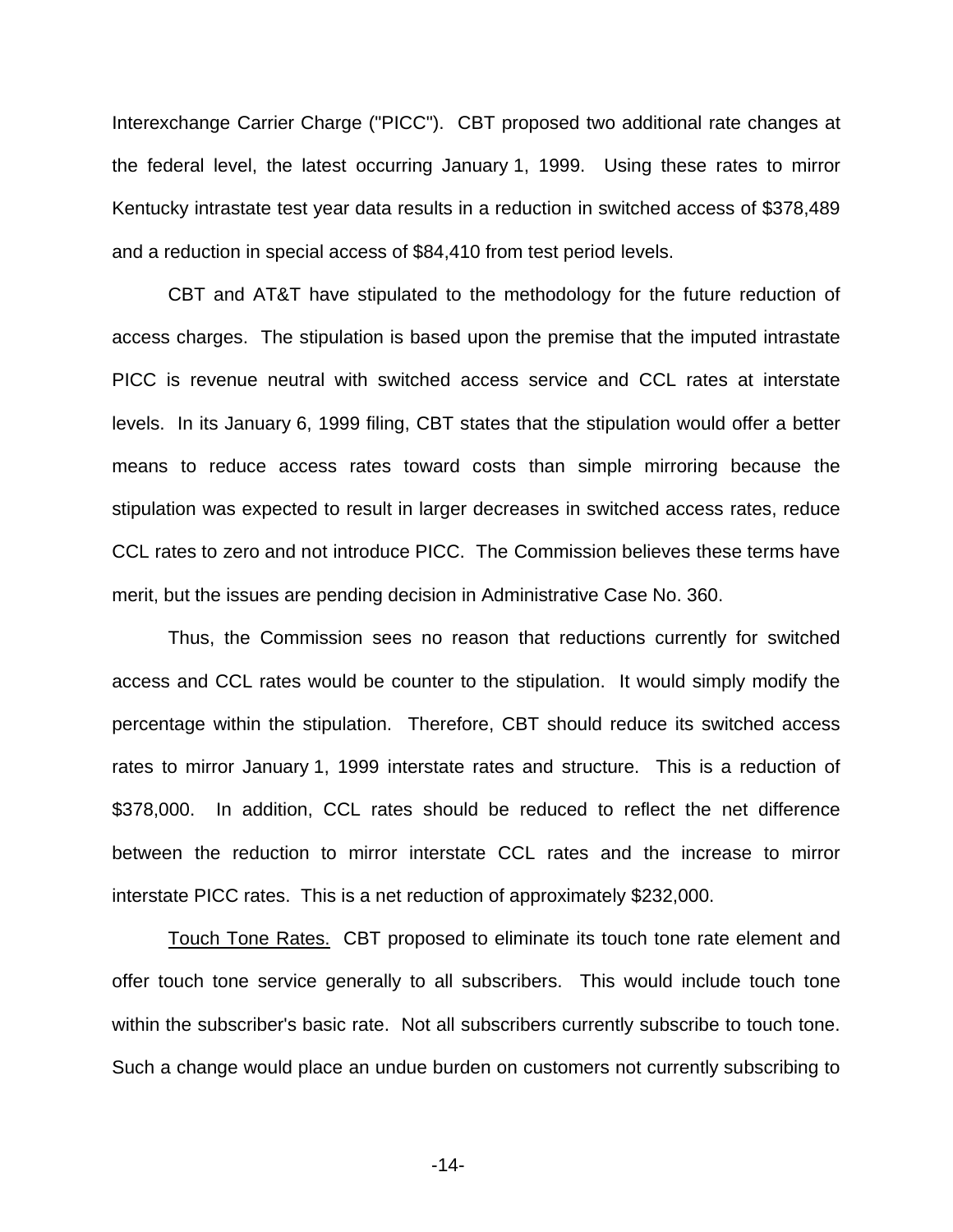touch tone service. Therefore, the Commission requires that CBT provide a credit of \$.75 per month to those subscribers not currently taking touch tone service. This results in a reduction of \$115,000 annually.

Band 3 Rates. CBT generally proposed that the three northern Kentucky counties be divided into two rate bands: one for the Kentucky metro area and a second band for the remainder. As discussed earlier, the Commission adopts this concept, but in an attempt to retain rate uniformity and reduce rates to levels required by the revenue sufficiency, the Commission finds it necessary to collapse Band 3 into Band 1. This results in a revenue reduction of \$944,000.

Band 4 Rates. CBT proposed to increase Band 4 rates. In particular, CBT proposed to increase the rates of its optional EAS offering. CBT first offered this service in November 1995 to allow those customers an option to make toll-free calls to other CBT exchanges. This service continues to expand, and in retrospect to the prior Order, finds it appropriate to lower the rates slightly to \$26.00 for basic service. This results in a reduction of \$354,000.

### Hunting

CBT proposed to restructure its hunting rates by specifically developing a new rate element of \$11.00 per month in order to achieve the prescribed revenue sufficiency. The rate for hunting has been decreased to \$9.50. This results in a reduction of approximately \$192,000.

The Commission, having considered the evidence and having been otherwise sufficiently advised, HEREBY ORDERS that:

-15-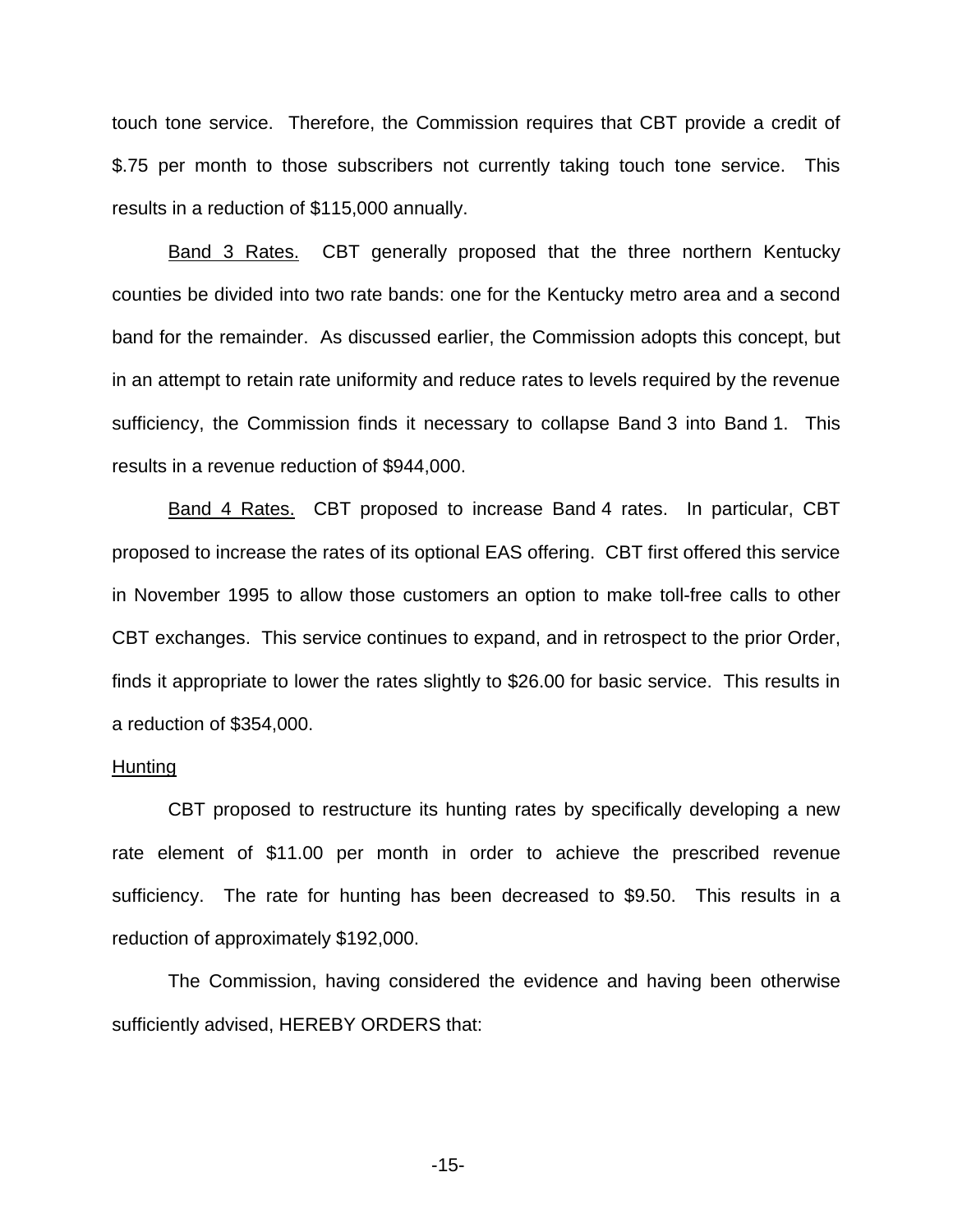1. The alternative regulation plan proposed by CBT, as modified by stipulations with the AG and AT&T, is hereby approved, except as specifically noted herein.

2. The stipulation entered between the AG and CBT is approved.

3. The stipulation entered between AT&T and CBT is not explicitly approved as noted herein.

4. CBT may not carry forward unused increases in its alternative regulation plan.

5. The recovery of exogenous costs as proposed by CBT is denied.

6. CBT shall establish a procedure to share its earnings with its ratepayers as described herein.

7. There shall be an informal conference on March 16, 1999, at 10:00 a.m. in Conference Room 1 of the Commission's offices at 730 Schenkel Lane, Frankfort, Kentucky, to address the details of the sharing mechanism adopted herein.

8. Within 30 days of the date of this Order, CBT shall file a separate tariff section containing the cell structures, rates, terms and conditions of service, and duration of its alternative regulation plan, including its access charges. The tariff shall also include CBT's proposed mechanism for its earnings sharing procedure.

9. The rates proposed by CBT, except as noted herein or otherwise modified, are hereby approved.

10. Within 30 days of the date of this Order, CBT shall file revised tariffs reflecting its proposed changes and incorporating the modifications herein, effective with the date of this Order.

-16-